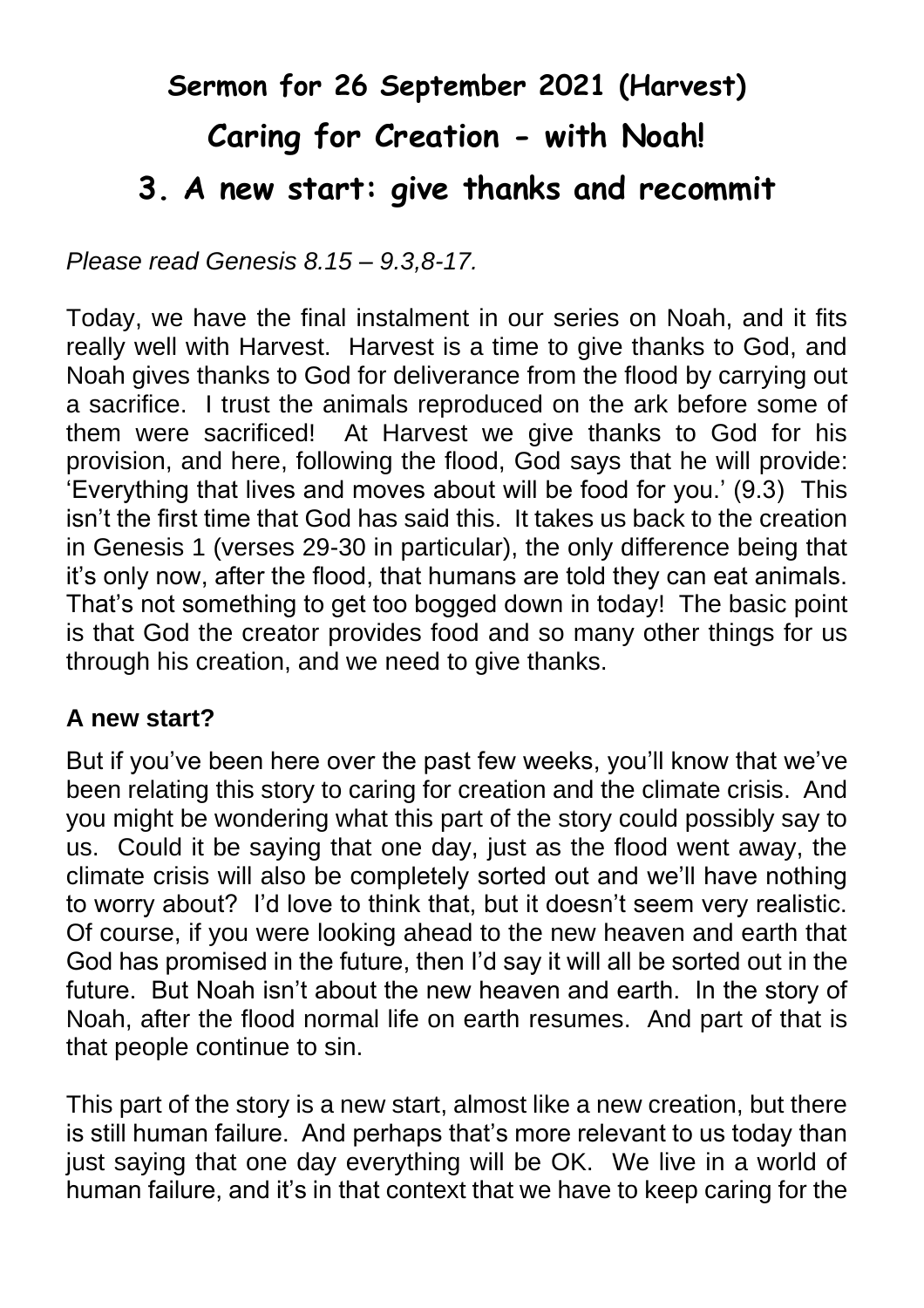world that God has given to us. There will continue to be setbacks as well as, hopefully, progress.

#### **A new agreement**

But the flood leads to something else. God now establishes a covenant  $-$  a very solemn, binding agreement  $-$  not just with people but with the whole creation. He says, 'Never again will all life be destroyed by the waters of a flood; never again will there be a flood to destroy the earth.' (9.11) God recommits himself to life on earth. He is totally committed to us! So whatever the crises we have today, he is a God who is with us and for us.

Two weeks ago, we said that God's solution started with one man. One man, Noah, was chosen by God, so that life on earth could be saved. But in some ways Noah seems to predict another man, who came a long time after the story of Noah was written; another man who was chosen by God to save the world. We know that man as Jesus. He was God, yet came to live with us as a human being, going through everything that we go through. He really was with us and for us! And he brought about a new covenant by dying on the cross. Jesus' death means we can be forgiven without carrying out sacrifices. Jesus' death means we can really know that we are forgiven for all the mess we make of God's world and the hurt we inflict on other people. And his death led to the resurrection, the coming of the Holy Spirit for everyone, the establishment of the kingdom of God, and the hope of eternal life for us all.

God gives Noah a special sign for remembering the covenant – the rainbow. It's become a sign of hope for many people. But a greater sign of hope is the resurrection of Jesus. It tells us not just that the rain is over, but that death has been done away with and we have resurrection power even now through the Holy Spirit. So we still live in a context of sin and failure, but we also live in a context of new life and resurrection power. And those things should give us strength as we work and pray for the world to be a better place. There really should be hope for the world right now because of Jesus, and his followers have a key role to play.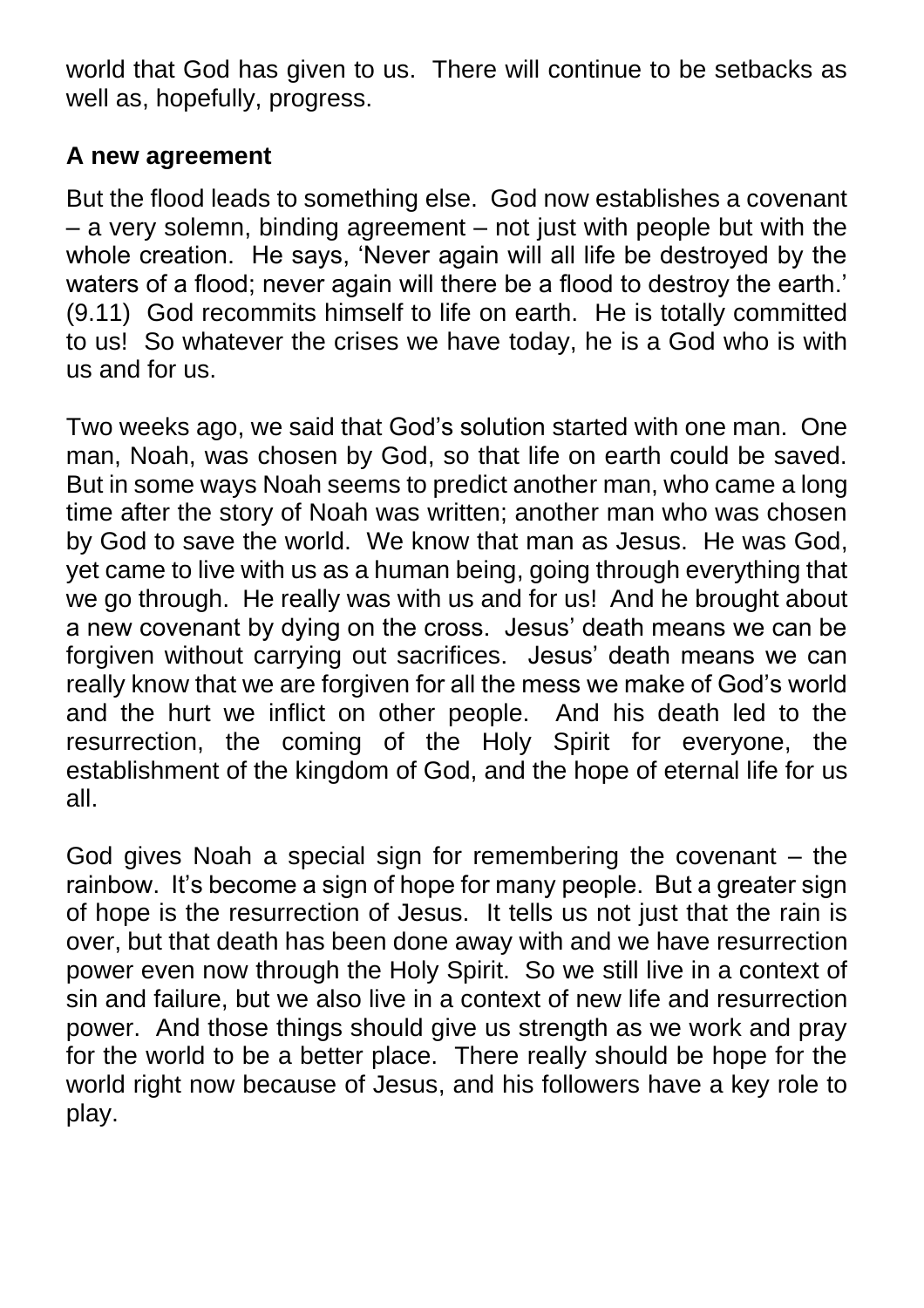### **Hope in Malawi**

One wonderful sign of hope is the project in Malawi that we're supporting for Harvest this year. The Christian Aid video for this features a 31-yearold woman called Janet who has three children. Her home was destroyed during Cyclone Idai in 2019, leaving the family homeless. After the floods it was hard to find food, and most of the time they would only eat once a day. But then, Janet joined the Makande Women's Group that produces baobab juice to sell at the market. The money she has earned has helped her to feed her children and rebuild the house. She says, 'Our family has changed; we are now happy as we are able to eat balanced meals.'

Supported by Christian Aid's partner, Eagles Relief and Development, the women received training, equipment and a low-cost loan to set up and grow their business. Now they make up to 6000 bottles of baobab juice a month, and have increased their income tenfold. In the wider community 188 jobs have been created through the women's enterprises. As more women join the group, they learn valuable skills from other members, improving the lives of even more women.

Christian Aid and its partners are now building a new solar powered processing facility for the group. The public hydroelectricity in Malawi can turn off at any moment, but going solar will guarantee a constant supply of electricity, which they need to preserve the juice in refrigerators. So, people working together, families brought out of poverty and given hope, and a new way of powering the refrigerators that's reliable as well as eco friendly.

A couple of weeks ago, I thought our first talk on Noah was rather heavy with doom and gloom. So it's good to hear about this project, and it's good to remember that lots of things are being done across the world to lift people out of the poverty which is being made even worse by the climate crisis. It's also good to celebrate things that are being done to generate renewable energy. All of this is a sign of hope.

But we have to keep working hard at this. There's no room for complacency. We need to change our ways, and we need to discover new ways of doing things – just like the new start that the world had in the story of Noah. And if we do that, there really is hope.